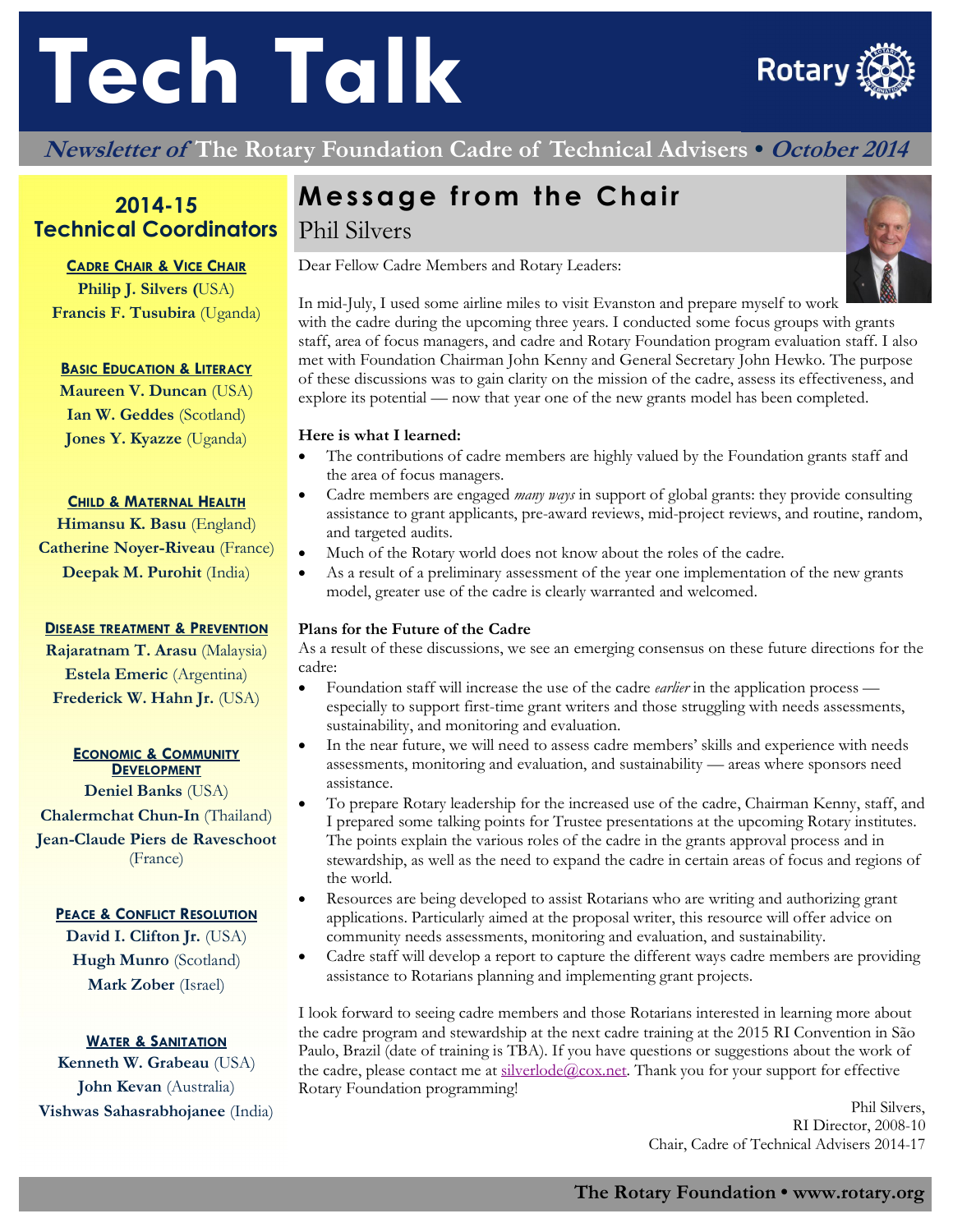# *In Our Own Words*  **A Community R ecovers—A Site Visit to Joplin, Missouri, USA**  Ronald Gaydos, Rotary Club of Pittsburgh East, USA (District 7300)



Cadre member Ron Gaydos observed the community's use of a specialized baseball field in the city of Joplin, Missouri, which was devastated by a tornado in 2011.

#### **Editor's note: Some identifying details, such as names of the project location and sponsors, have been omitted, to ensure confidentiality.**

I had been very interested in international service for Rotary because I feel that people everywhere are my fellow global citizens. As I've seen from international study and leading a Group Study Exchange, different appearance, language, or customs aren't really significant barriers to people making strong connections. You could say that "the cadre called."

So I applied to become a cadre member in order to offer my development experience to projects that fill urgent needs in communities around the world.

Rotary Foundation Cadre Specialist Christian Pepera welcomed me into the ranks by email. A couple months later an email came inviting me to go to Joplin, Missouri, in the U.S. to evaluate a major project that the Foundation had supported: a baseball field for children and youth with physical and intellectual challenges. Joplin had been hit by an EF5 tornado – the most intense damage category on the Enhanced Fujita scale – and had lost 162 people, hundreds of homes, five parks, and countless trees in those parks and in the tornado's path.

Not interested in reinventing the wheel, the project team worked with the Miracle League organization, which develops programming and design specifications for baseball fields for special-needs players.

As many have experienced, if you meet another Rotarian, you've met a new friend. As always, this was the case for the local team I met in Joplin. After getting squared away with my transportation, the project leader led me to my hotel and I got settled in, ready for the first inspection meeting that evening at the Miracle League Field, which was near the area's premier youth baseball stadium.

My experience as a builder and project manager allowed me to take an expert look at the field, its structures, and the site work. I found only a minor problem that no one on the project team anticipated and could easily be corrected. This inspection meeting was followed by an all-star game – all of the Miracle League players who could come that evening for this special event – complete with uniforms, public address announcer, and cheering fans. I was invited to join in as a "buddy," accompanying one of the players to help him stay engaged in the game and to protect him from any hit balls or other potential dangers.

It was great to see the completed project in use and enjoyed by the community. This is what it's all about!

The next day I met with the project team to go over the paperwork: the budget, receipts, approvals, and fundraising records. Communicating with the project team before arriving onsite helps to make sure that the local team knows what the evaluation will involve so they can have records ready and team members available. The guidance of the Foundation cadre specialist was also very helpful, to make the structure of the trip thorough but simple.

Even though we were all *compadres* in Rotary I needed to take an objective role in the evaluation. I dug into the details to be sure

Foundation practices and guidelines were followed. After looking through everything, I found the project was in good hands.

As one wise member of the project team said: "If you ask anyone if they would like a tornado, of course they would say no, but we made the best of this tragic event to bring the community together like it never was before!" It was certainly true. Signs of honoring each other and those lost were evident all over town.

Now I feel a kinship to another community in another part of the world. Many cadre projects will be set in the face of hardship or tragedy. My cadre experience increased my grasp of and respect for what Rotary does around the world.



# **Remember to visit the cadre's shared site**

If you're a registered cadre member, you can use the site by signing in to My Rotary at www.rotary.org and visiting the Rotary Workgroup section in your profile. The site serves as a document resource, survey tool, and news and information center. Contribute to discussion groups, download training documents, access the *Tech Talk* archive, view photo galleries, and more.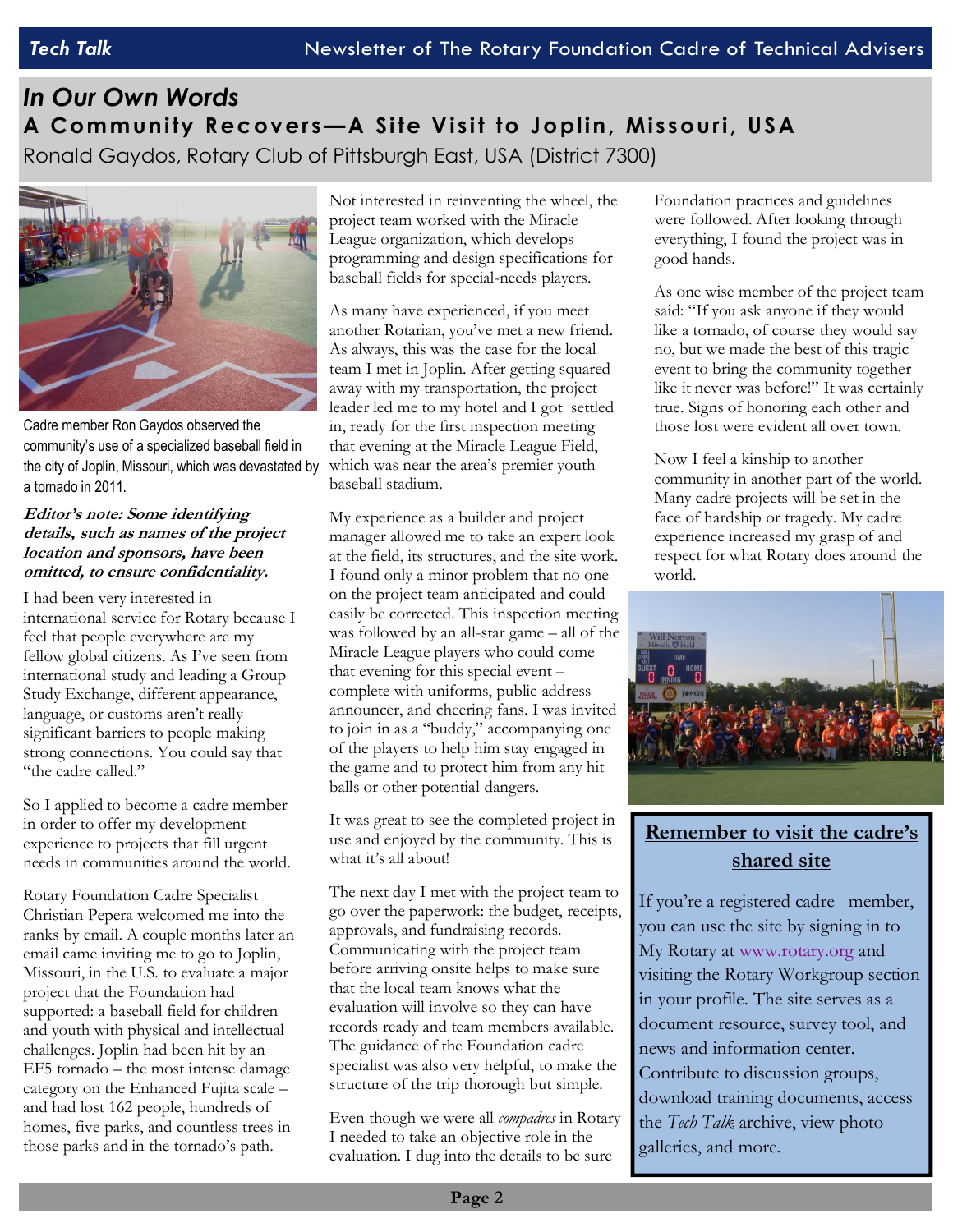# *In Our Own Words*  **Earth qu ake R estor ations in Moden a, Italy**  Vincenzo Sassanelli, Rotary Club of Bari, Italy (District 2120)



Part of the vinegar factory today

**Editor's note: Some identifying details, such as names of the project location and sponsors, have been omitted, to ensure confidentiality.** 

In my Rotarian life I have always been close to The Rotary Foundation, both as a contributor and as a designer or participant in projects for my club and for my district. Therefore, becoming a cadre member was almost inevitable.

My most recent assignment involved the interim monitor site visit of a project in Modena, Italy. This project is providing post-earthquake restorations to building used by a nonprofit organization that trains children under the age of 18 affected by mental or physical disabilities in the trade of vinegar production. The assignment matched my skills very well as I'm a civil engineer with 30 years of experience restoring buildings.

After studying the project documents, I sent emails with questions to both of the primary contacts and prepared for my onsite inspection. It seemed it was a good project — sustainable, welldesigned, and with a sure expectation of success. But as always, before giving a final judgment it is necessary to check in person.

friendly assistance from local Rotarians, but what is more important, I found that the restoration works were in progress and on schedule. I also found that since the earthquake, the children have been housed and trained at a temporary structure. This structure contains classrooms and a vinegar factory for the production of the traditional balsamic vinegar of Modena. Here, despite their disabilities, the children learn techniques and are given an opportunity to enter the workforce.

In regard to sustainability, I found the plan was made by professionals and involves cooperating organizations (an association and a social cooperative) that have the skills to train the young people and have operated in the field for about 30 years. The final product, the traditional balsamic Modena vinegar, is very appreciated and sells well. The people in this region of Italy feel deeply about integrating young people with disabilities into daily life, a fact that emerged from a community needs assessment.

I was very pleased to discover that local and national governments look at this initiative with a keen eye, so much so that Italy's Minister for Reforms was present during my onsite visit. The community authorities also support the initiative by sponsoring children in need who could not otherwise afford to attend the program.

But what has touched my soul is seeing not just that the children have acquired good manual and intellectual skills but that they are helping each other, sharing their skills with one another, compensating for each other's disability. The program creates a virtuous circle that warms the heart.

Good job, Rotarians. Keep on Doing Good in the World.

The next cadre training will be held in conjunction with the 2015 Rotary International Convention in São Paulo. Details will be announced later this Rotary year.



**Recent Cadre Visits** 



Cadre member Maria Laiz Zanardo (left) visits with a young boy who benefited from a mobile dental unit provided by a Matching Grant in Bahia, Brazil.



Beneficiaries stand in front of a water purification system donated to a school in India during cadre member PDG A.S. Chandrashekar's visit.

I had a warm welcome and received